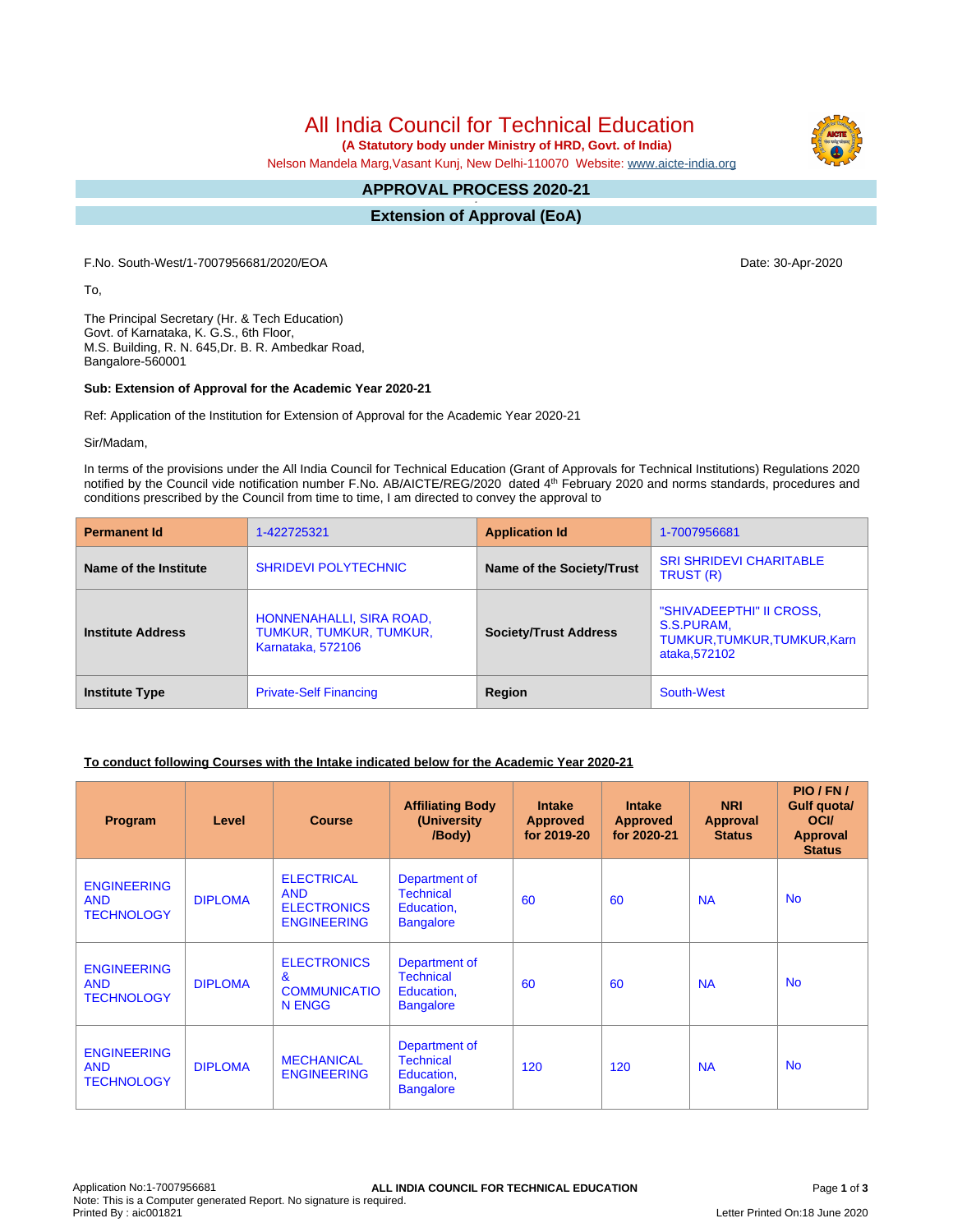| <b>ENGINEERING</b><br><b>AND</b><br><b>TECHNOLOGY</b> | <b>DIPLOMA</b> | <b>CIVIL</b><br><b>ENGINEERING</b>                          | Department of<br><b>Technical</b><br>Education,<br><b>Bangalore</b> | 120 | 120 | <b>NA</b> | <b>No</b> |
|-------------------------------------------------------|----------------|-------------------------------------------------------------|---------------------------------------------------------------------|-----|-----|-----------|-----------|
| <b>ENGINEERING</b><br><b>AND</b><br><b>TECHNOLOGY</b> | <b>DIPLOMA</b> | <b>COMPUTER</b><br><b>SCIENCE AND</b><br><b>ENGINEERING</b> | Department of<br><b>Technical</b><br>Education,<br><b>Bangalore</b> | 60  | 60  | <b>NA</b> | <b>No</b> |
| <b>ENGINEERING</b><br><b>AND</b><br><b>TECHNOLOGY</b> | <b>DIPLOMA</b> | <b>MECHATRONIC</b><br>S                                     | Department of<br><b>Technical</b><br>Education,<br><b>Bangalore</b> | 60  | 30  | <b>NA</b> | <b>No</b> |

# **It is mandatory to comply with all the essential requirements as given in APH 2020-21 (Appendix 6)**

# **Important Instructions**

- 1. The State Government/ UT/ Directorate of Technical Education/ Directorate of Medical Education shall ensure that 10% of reservation for Economically Weaker Section (EWS) as per the reservation policy for admission, operational from the Academic year 2020-21 is implemented without affecting the reservation percentages of SC/ ST/ OBC/ General. However, this would not be applicable in the case of Minority Institutions referred to the Clause (1) of Article 30 of Constitution of India. Such Institution shall be permitted to increase in annual permitted strength over a maximum period of two years beginning with the Academic Year 2020-21
- 2. The Institution offering courses earlier in the Regular Shift, First Shift, Second Shift/Part Time now amalgamated as total intake shall have to fulfil all facilities such as Infrastructure, Faculty and other requirements as per the norms specified in the Approval Process Handbook 2020-21 for the Total Approved Intake. Further, the Institutions Deemed to be Universities/ Institutions having Accreditation/ Autonomy status shall have to maintain the Faculty: Student ratio as specified in the Approval Process Handbook. All such Institutions/ Universities shall have to create the necessary Faculty, Infrastructure and other facilities WITHIN 2 YEARS to fulfil the norms based on the Affidavit submitted to AICTE.
- 3. In case of any differences in content in this Computer generated Extension of Approval Letter, the content/information as approved by the Executive Council / General Council as available on the record of AICTE shall be final and binding.
- 4. Strict compliance of Anti-Ragging Regulation: Approval is subject to strict compliance of provisions made in AICTE Regulation notified vide F. No. 373/Legal/AICTE/2009 dated July 1, 2009 for Prevention and Prohibition of Ragging in Technical Institutions. In case Institution fails to take adequate steps to Prevent Ragging or fails to act in accordance with AICTE Regulation or fails to punish perpetrators or incidents of Ragging, it will be liable to take any action as defined under clause 9(4) of the said Regulation.

**Prof.Rajive Kumar Member Secretary, AICTE**

Copy to:

- **1. The Director Of Technical Education\*\*, Karnataka**
- **2. The Principal / Director,** SHRIDEVI POLYTECHNIC Honnenahalli, Sira Road, Tumkur, Tumkur, Tumkur, Karnataka,572106